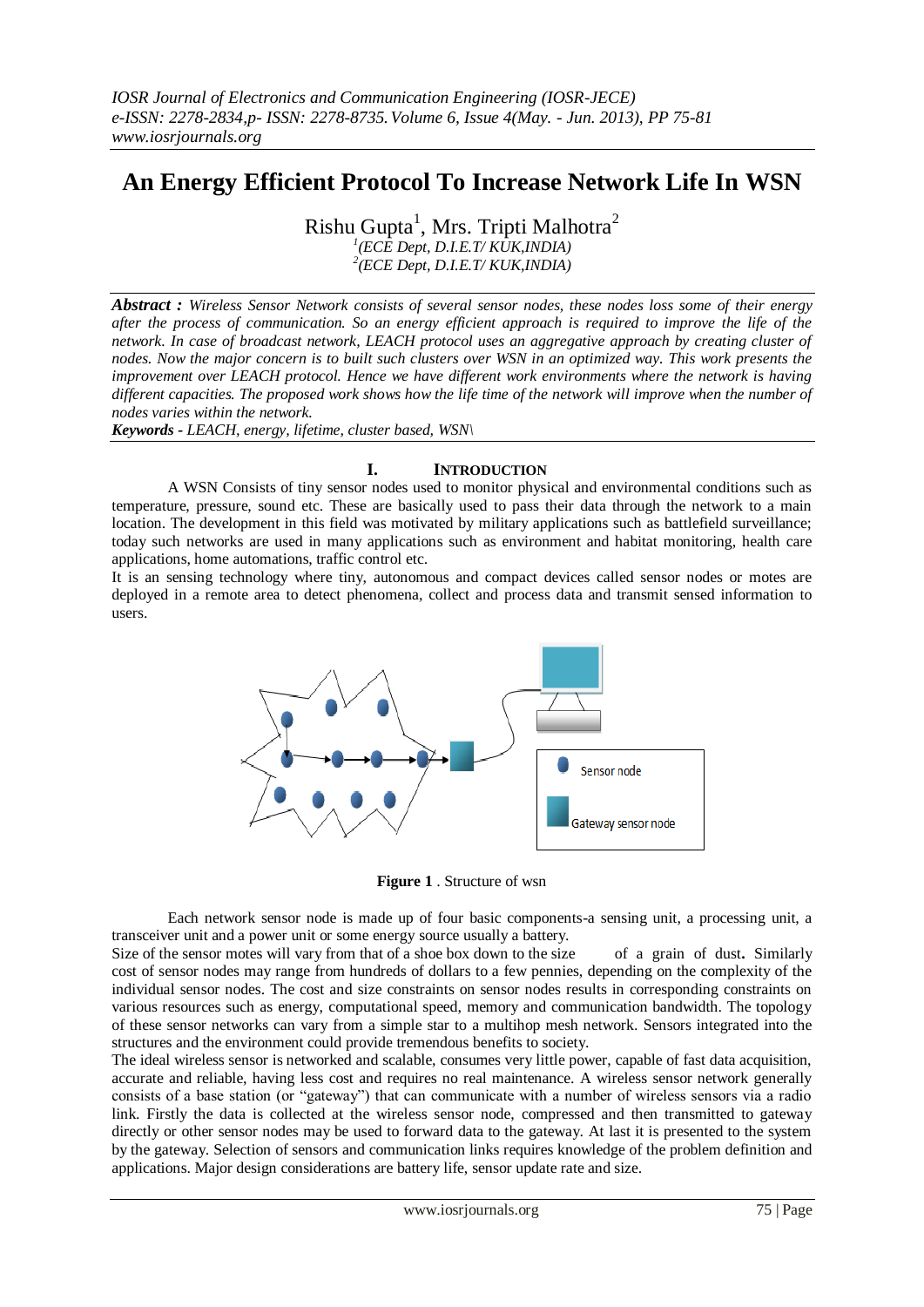## **1.1 Characteristics of WSN**

The main characteristics of WSN includes-

- A. Power consumption constraints for nodes using batteries or energy harvesting
- B. Ability to cope with node failures
- C. Mobility of nodes
- D. Communication failures
- E. Heterogeneity of nodes
- F. Scalability to large scale of deployment.
- G. Ability to withstand harsh environmental conditions
- H. Ease of use.

#### **1.2 Architecture of WSN**

The general architecture for WSN follows the OSI model. Basically in sensor network we need five layers: Physical layer, data link layer, network layer, transport layer, application layer. In addition to these layers there exist also three cross layer planes. This can be seen in figure given.



The three cross planes or layers are named as power management plane, mobility management plane and task management plane. These layers are used to manage the network and also make the sensors work together in order to increase the overall efficiency of the network.

The design of layered architecture would normally consist of a base station and sensors scattered in the field. One of the earliest protocols to complete the implementation of the layered architecture is the UNPF (Unified Network Protocol Framework), multihop sensor network architecture.

#### **1.3 Routing using Packet Switching Technology**

Routing is the process of selecting paths in a network to send traffic of the network. This article is primarily concerned with routing using packet switching technology in electronic data networks. In packet switching network, the routing directs packet forwarding, the transmission of logically addressed packets from their source toward their destination through intermediate nodes, some hardware devices called switches, routers, gateway or bridges. Information message in form of packets forwarded through the routers, having routing tables which maintains a record of the routes to various network destination. Thus for efficient routing, it is very important to construct routing tables in the routers memory.

## **II. Proposed Work**

The proposed work is the improvement in LEACH protocol in terms to decide the next node in the cluster. Basically LEACH protocol is used in case of broadcast or multicast network. It gives the concept of load distribution and cluster based routing where the nodes are interconnected in the form of clusters and respectively perform the communication. In data gathering application, data from all the nodes is required to be collected and transmitted to the base station. A simple approach to perform this data gathering task is for each node to transmit its data directly to BS. Since the BS is typically located far away. So the nodes in a network will die very quickly. Therefore an improved approach is to use to reduce the amount of data that must be transmitted to the base station (sink) in order to reduce energy. This work shows by using EEP protocol the life time of the network will improve.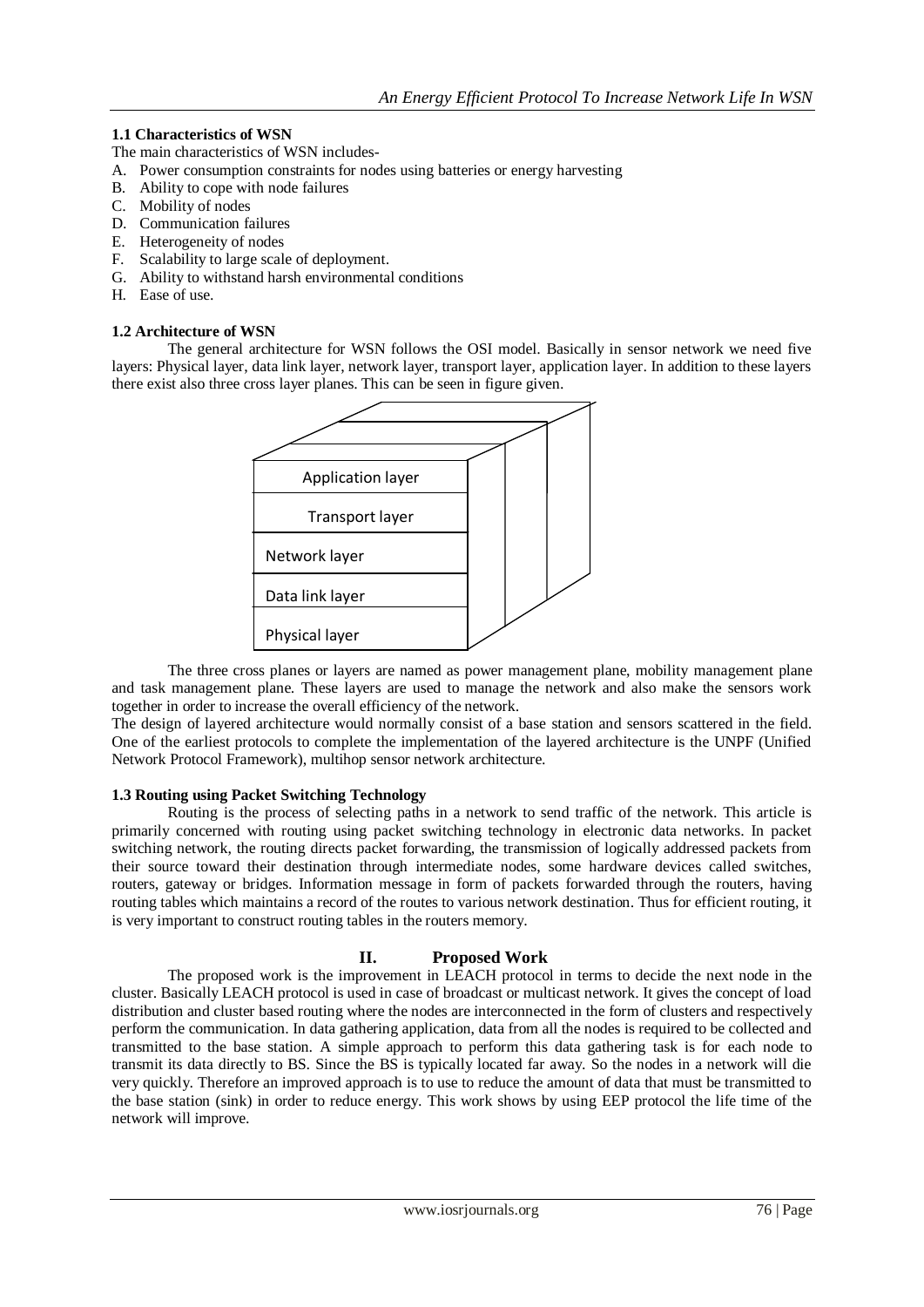## **III. Results And Discussions**

The life time of the network basically depends on number of alive nodes. If there is less number of alive nodes life of the network is ended. The simulation parameters which are used to increase the life time of the network are:

- 1. Dead Nodes.
- 2. Alive nodes.
- 3. Packet transmission rate.

Here figure shows the output of the modified system, existing leach output is also considered for the purpose of comparison.

#### **3.1 scenario one**

In this scenario we are taking n=50 i.e no. of nodes in network is 50.



**Figure3.** Alive node in WSN (EEP Vs LEACH)

The first graph will be of no. of alive nodes in WSN. The life of nodes in EEP is more than the LEACH protocol. In LEACH the nodes are alive between rounds 1400 to 1500. Up to 1400 rounds the nodes are fully alive in leach. In EEP the nodes are alive between 2400 to 3200 rounds. The next graph will be consists of no. of Dead Nodes in WSN.



**Figure 4.** Dead Nodes in WSN(EEP Vs LEACH).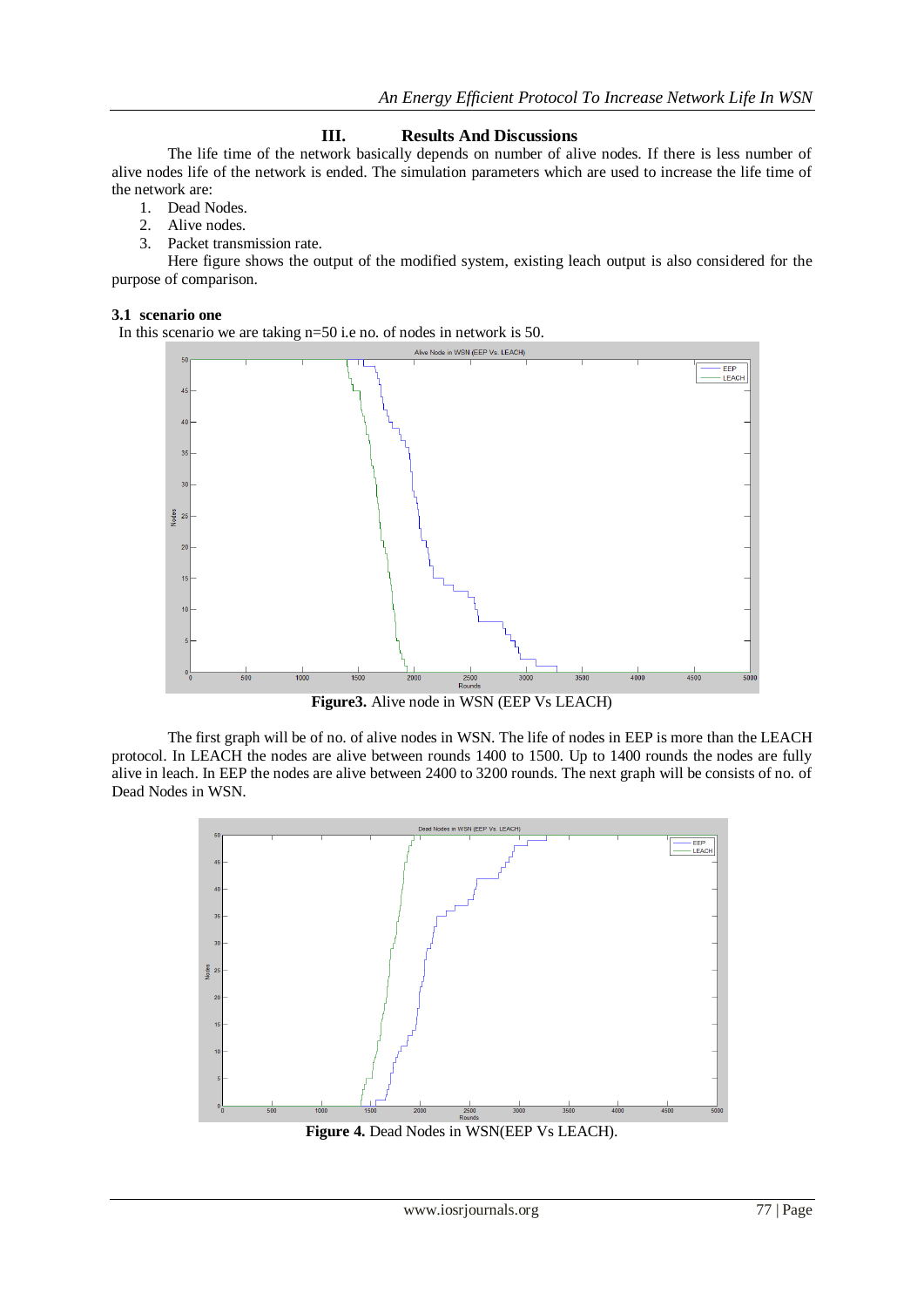The life of nodes in LEACH protocol is less than the EEP. In LEACH the nodes starts to die around round 1400. Up to 1500 rounds the network is fully dead in leach. In EEP the nodes are alive between 2400 to 3200 rounds.

Now we will see the number of packets transmitted to base station in both LEACH and EEP. The number of packets transmitted to base station in EEP is higher than the LEACH protocol. So for a 50 nodes network the efficiency is more given by an EEP protocol than the LEACH protocol



**Figure 5.** Packet Transmission in WSN (EEP Vs LEACH).

#### **3.2 scenario two**

In this scenario we are taking n=100 i.e no. of nodes in network is 100. First we will see the number of Alive Nodes in WSN.



**Figure6.** Alive node in WSN (EEP Vs LEACH)

The life of nodes in EEP is more than the LEACH protocol. In LEACH the nodes are alive between rounds 1500 to 2100. Up to 1500 rounds the nodes are fully alive in leach. In EEP the nodes are alive between 2100 to 3600 rounds. However as compared to 50 nodes network the network life of LEACH also improved and in EEP network life also increased. Now we will see no. of Dead Nodes in WSN.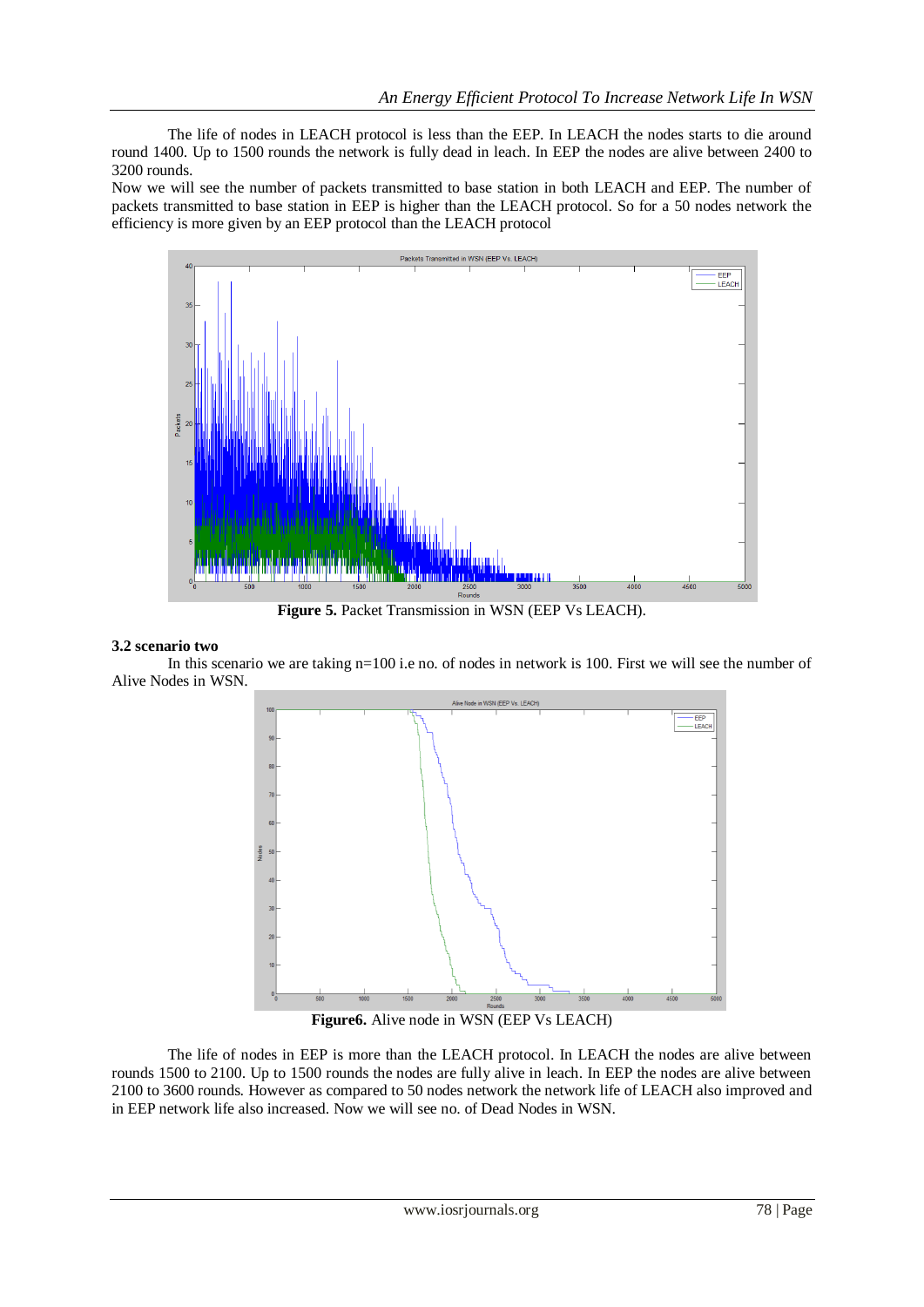

Figure 7. Dead Nodes in WSN(EEP Vs LEACH).

The life of nodes in EEP is more than the LEACH protocol. In LEACH the nodes starts to die around round 1500. Up to 2100 rounds the network is fully dead in leach. In EEP the nodes are alive between 1600 to 3600 rounds. The network life of 100 nodes network is highly increased in EEP than the LEACH protocol.



Figure 8. Packet Transmission in WSN (EEP Vs LEACH).

The number of packets transmitted to base station in EEP is higher than the LEACH protocol.

## **3.3 scenario three**

In this scenario we are taking n=150 i.e no. of nodes in network is 150. First we will see the number of Alive Nodes in WSN.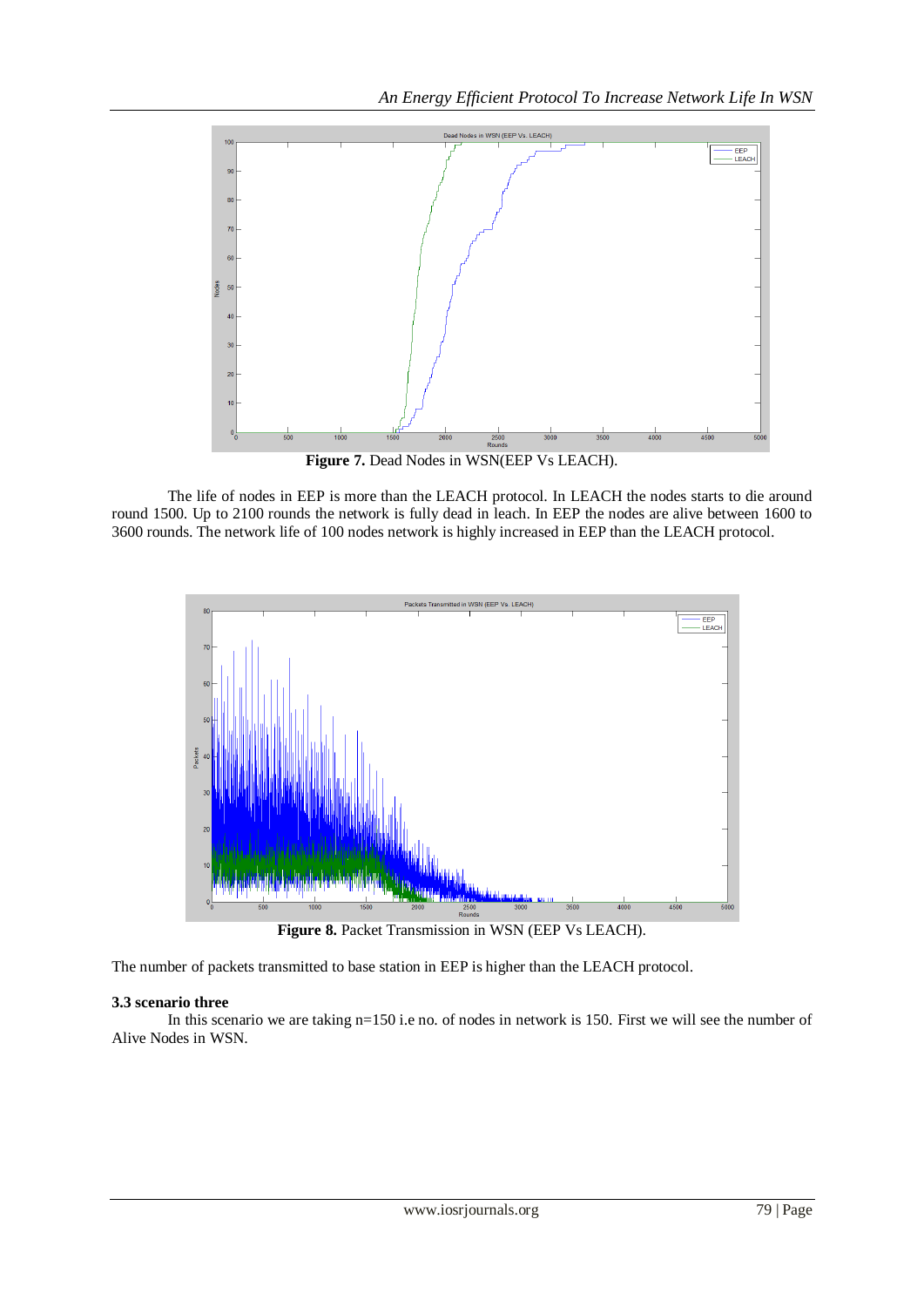

**Figure9.** Alive node in WSN (EEP Vs LEACH)

In LEACH the nodes are alive between rounds 1500 to 2100. Up to 1500 rounds the nodes are fully alive in leach. In EEP the nodes are alive between 1450 to 3100 rounds. However as compared to 100 nodes network the network life of EEP network is decreased.



Figure 10 . Dead Nodes in WSN (EEP Vs LEACH).

The second graph will be of no. of dead nodes in WSN. The life of nodes in EEP is more than the LEACH protocol. In LEACH the nodes starts to die around round 1500. Up to 2100 rounds the network is fully dead in leach. In EEP the nodes are alive between 1450 to 3100 rounds. The network life of 150 nodes network is increased in EEP than the LEACH protocol but nodes starts to die earlier as compared to smaller network.